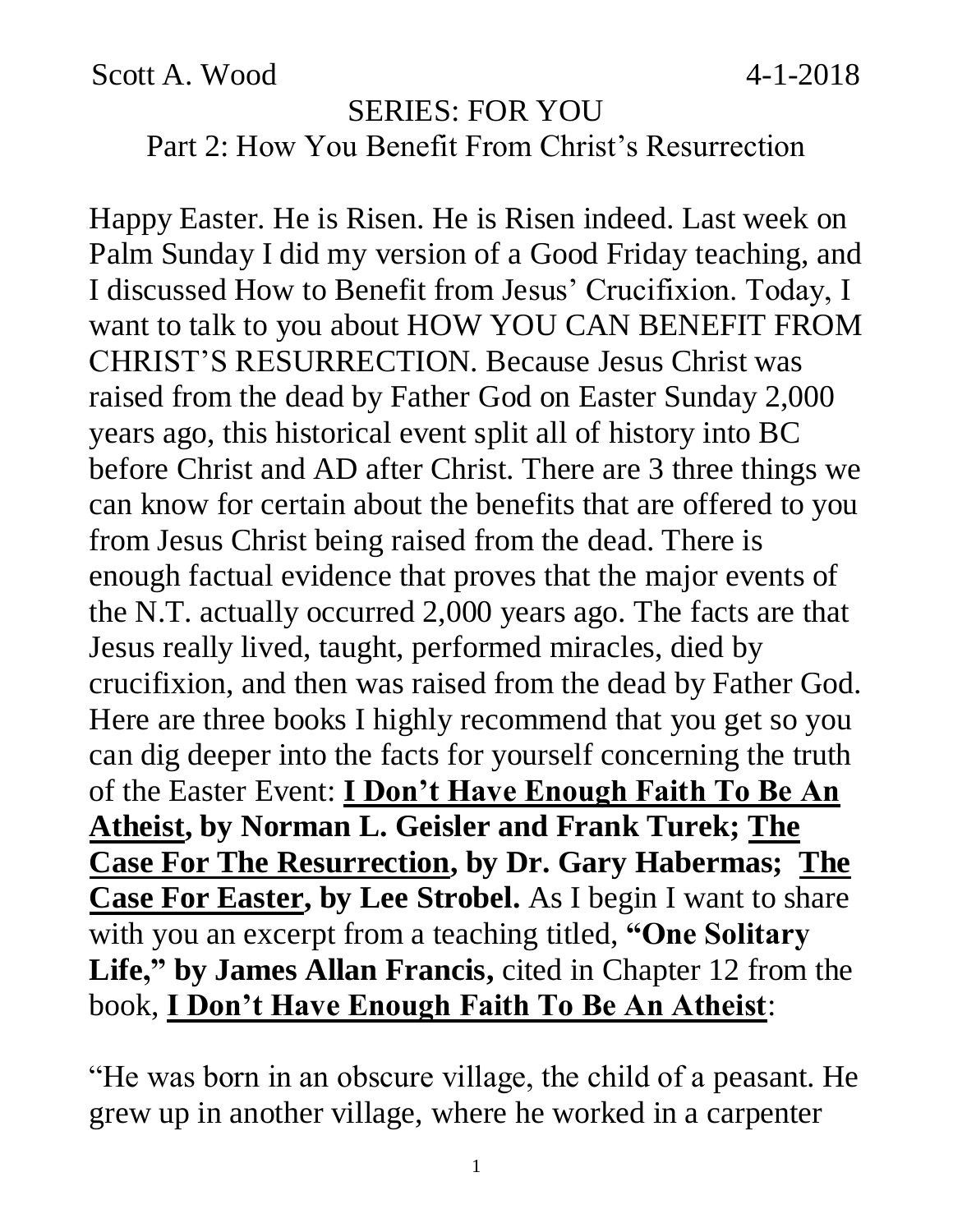shop until he was 30. Then, for three years, he was an itinerant preacher. He never wrote a book. He never held an office. He never had a family or owned a home. He didn't go to college. He never lived in a big city. He never traveled 200 miles from the place where he was born. He did none of the things that usually accompany greatness. He had no credentials but himself. He was only 33 when the tide of public opinion turned against him. His friends ran away. One of them denied him. He was turned over to his enemies and went through the mockery of a trial. He was nailed to a cross between two thieves. While he was dying, his executioners gambled for his garments, the only property he had on earth. When he was dead, he was laid in a borrowed grave, through the pity of a friend. Twenty centuries have come and gone, and today he is the central figure of the human race. I am well within the mark when I say that all the armies that every marched, all the navies that ever sailed, all the parliaments that ever sat, all the kings that every reigned—put together, have not affected the life of humanity on this earth as much as this one, solitary life."

Geisler and Turek write, **"If there was no resurrection, how could this life be the most influential life of all time? We don't have enough faith to believe that this one solitary life from a remote, ancient village could be the most influential life of all time… unless the Resurrection is true."**

Please read out loud with me 1 Corinthians 15:21-23, let's begin, **"So you see, just as death came into the world**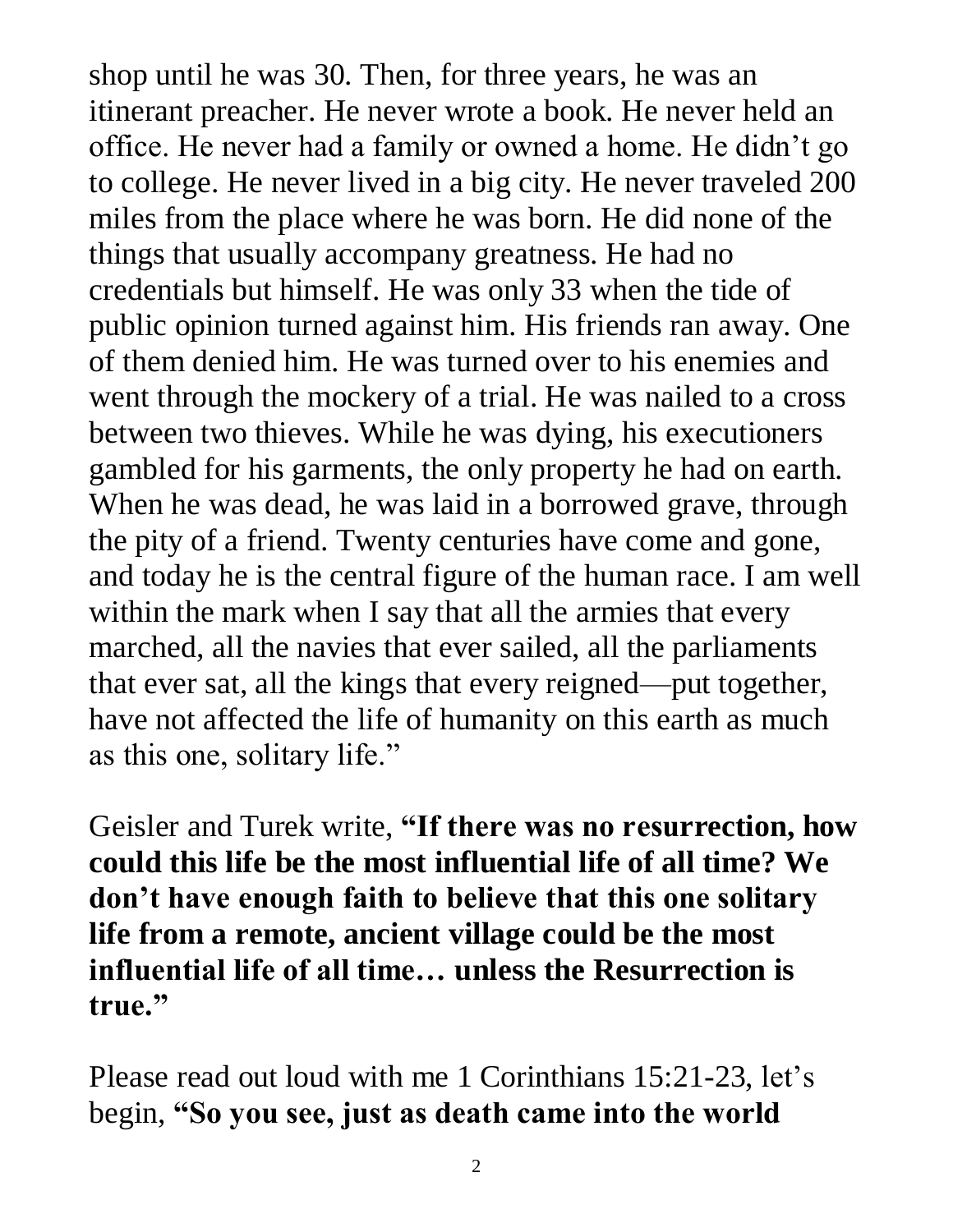**through a man, now the resurrection from the dead has begun through another man. <sup>22</sup>Just as everyone dies because we all belong to Adam, everyone who belongs to Christ will be given new life. <sup>23</sup>But there is an order to this resurrection. Christ was raised as the first of the harvest; then all who belong to Christ will be raised when He comes back."** 

Last week we looked at HOW YOU BENEFIT FROM CHRIST'S DEATH. You can see those truths on your notes under Part I:

## **A. Total forgiveness for my rebellion and sin against Him B. Healing power for my life**

**C. Power to break free from forces that control my life**

Let's turn our attention to **Part 2: The benefits from Jesus' resurrection: Three things we know for certain**

# **A. Jesus has a great purpose for my life**

I will argue that the most important question you can ask regardless of your age is what is my purpose in life? What on earth am I here for? Geisler and Turek write, "When Mortimer Alder was asked why the 'God' section was the largest in the Great Books of the Western World series (which he edited), he insightfully observed that it's because more implications flow from the subject of God than from any other subject." Indeed, the five most consequential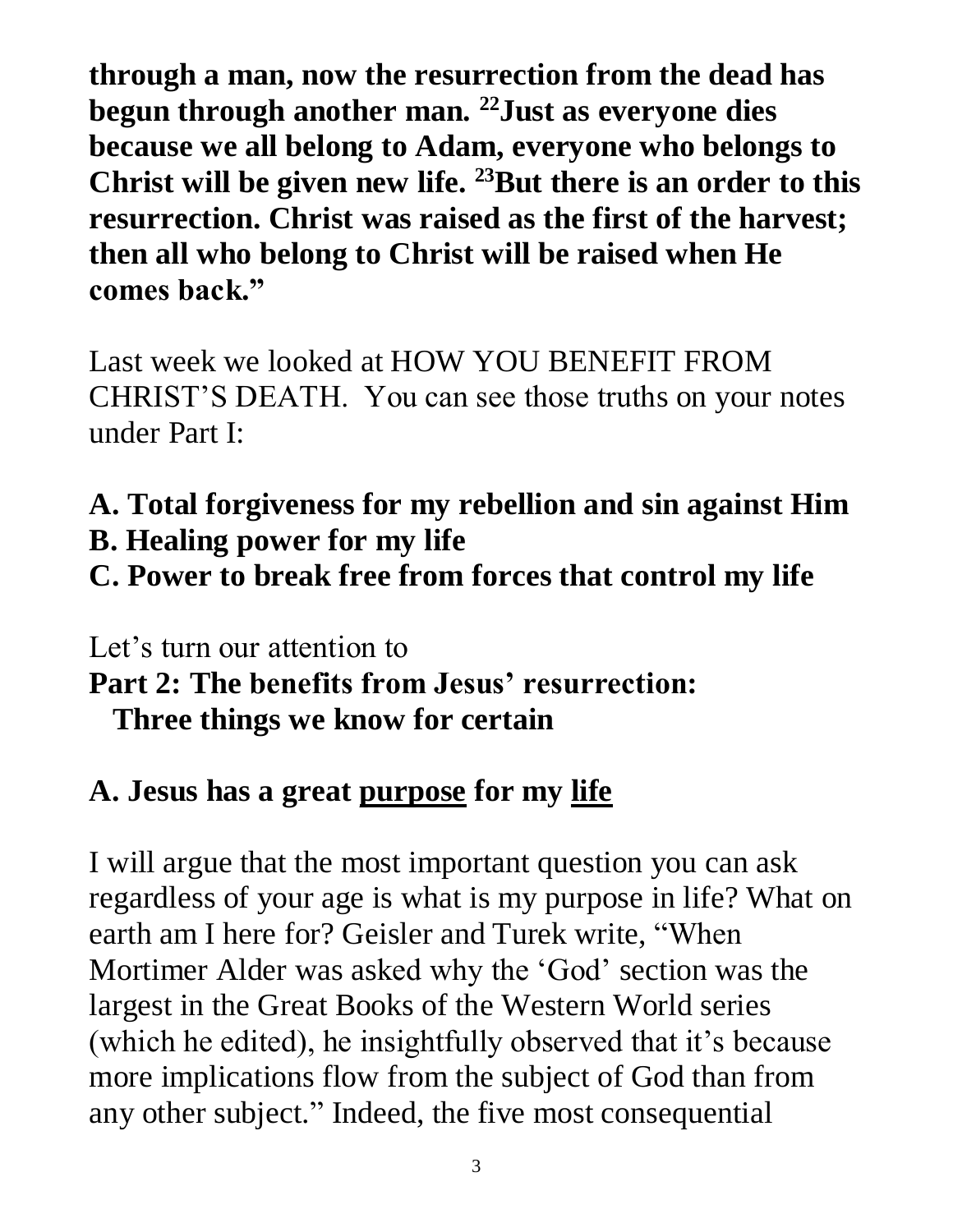questions in life are these**: 1) Origin: Where did we come from?, 2) Identity: Who are we?, 3) Meaning: Why are we here?, 4) Morality: How should we live?, 5) Destiny: Where are we going?** Many people in our culture confuse purpose with other things. Purpose is not success. You can be outrageously successful and not know your purpose. You can make a lot of money and not know your purpose. You can be incredibly famous, talented and productive and still miss the purpose for which God created you.

The only way you will ever know your purpose in life is to talk with God about your purpose and read His manual for your life, the Bible. If you don't do those two things you will never know the purpose of why you were created. The truth is, loved ones, you are not an accident. There are accidental parents, but there are no accidental children. There are illegitimate parents, but there are no illegitimate children. Your parents may not have planned you, but God did. God could not control their parenting skills and whether they were good or bad, but He used their DNA because God knew that they had just the right DNA to create you. Whether your parents were good, bad or indifferent, and maybe you're here and you didn't grow up with them, or you have never met your biological parents, God wanted you so much that He allowed them to create you. Friends, we do not take seriously enough the creative power of our sexuality. There is a great undertow in our culture today to discredit the creation of your gender to God, and it is being touted that you can choose your gender and your identity, and you can become who you think you should be. The Bible is very clear that God created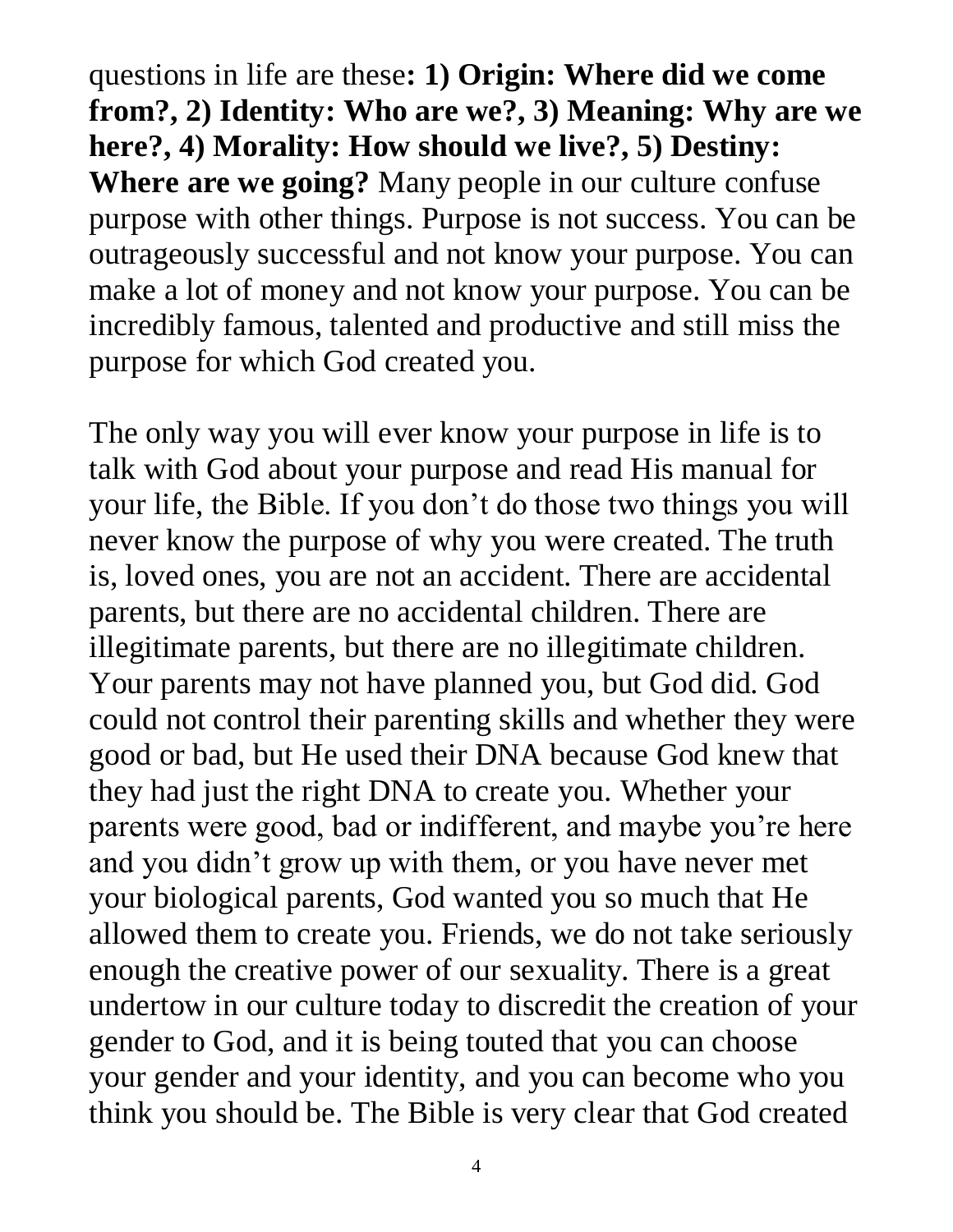you just the way He wanted you to be. Your gender is a very important aspect of His purpose and plan for your life. God's purpose for my life is bigger that your parents' plan and purpose. How is God's purpose for your life connected to Easter? 2 Corinthians 5:15 says, **"He (Jesus) died for everyone so that those who receive His new life will no longer live for themselves. Instead they will live for Christ, who died and was raised for them."** Christ's new life and giving us the ability to live for Him is the best life you could ever imagine. Loved ones, most of us are not aware of the strain and drain living for ourselves costs us. This same verse in The Message paraphrase says, **"Jesus included everyone in His death so that everyone could also be included in His life, a resurrection life, a far better life than people ever lived on their own."** Where do we get our purpose? Colossians 1:16 says, **'For through Jesus God created everything in the heavenly realms and on earth. He made the things we can see and the things we can't see—such as thrones, kingdoms, rulers, and authorities in the unseen world. Everything was created through Him and for Him."** Jesus Christ has created everything and everyone that exists which means He has a strategic plan for your life, so He can flow His purposes and plans through your life to impact and influence other people with His love, grace, mercy, and acceptance.

Ephesians 1:11 says, **"Furthermore, because we are united with Christ, we have received an inheritance from God."**  Some translations say we are God's inheritance. He loves you so much that He gave His only Son to pay for yours and my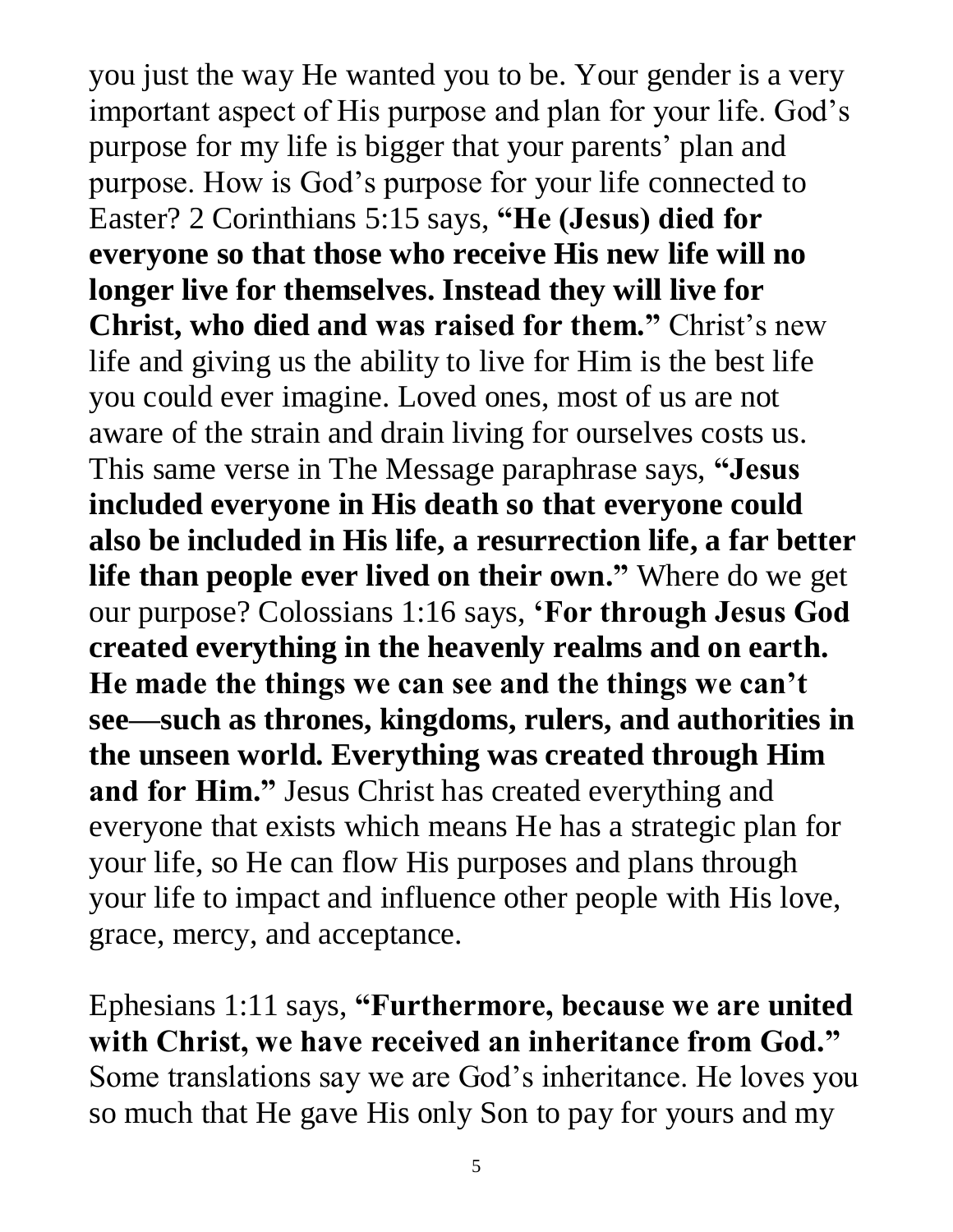sins, rebellion and selfishness, because He wants us in His family both now and for eternity. We are a purpose driven church and we exist to help every one of you discover and develop your purpose. The resurrection of Jesus answers the questions of: **Where did I come from? Who am I? Why am I here? How am I to live? Where will I spend eternity? The first benefit of Christ's resurrection, of Easter, is JESUS HAS A GREATER PURPOSE FOR YOUR LIFE.**

#### **B. Jesus has given us His power for our problems**

Easter demonstrates and proves God's power. Father God raising Jesus from the dead breaks the power of sin, satan and death. 1 John 3:8b says, **"But the Son of God came to destroy the works of the devil."** Ephesians 1:19-20 describes the same mighty power that raised Jesus Christ from the dead lives in us through the power of the Holy Spirit when we surrender our lives to Jesus. **"I also pray that you will understand the incredible greatness of God's power for us who believe Him. This is the same mighty power <sup>20</sup>that raised Christ from the dead and seated Him in the place of honor at God's right hand in the heavenly realms."** This is one of the most powerful benefits that come to every person who surrenders their life to Jesus Christ. The exact same power that brought Jesus back to life is available to you and me in our daily lives. When you put your faith in Jesus and you learn to release your faith, you activate the power that Jesus Christ has placed inside of you by His Holy Spirit. The resurrection of Jesus comes with a promise. 1 Corinthians 6:14 says, "**And God will raise us from the**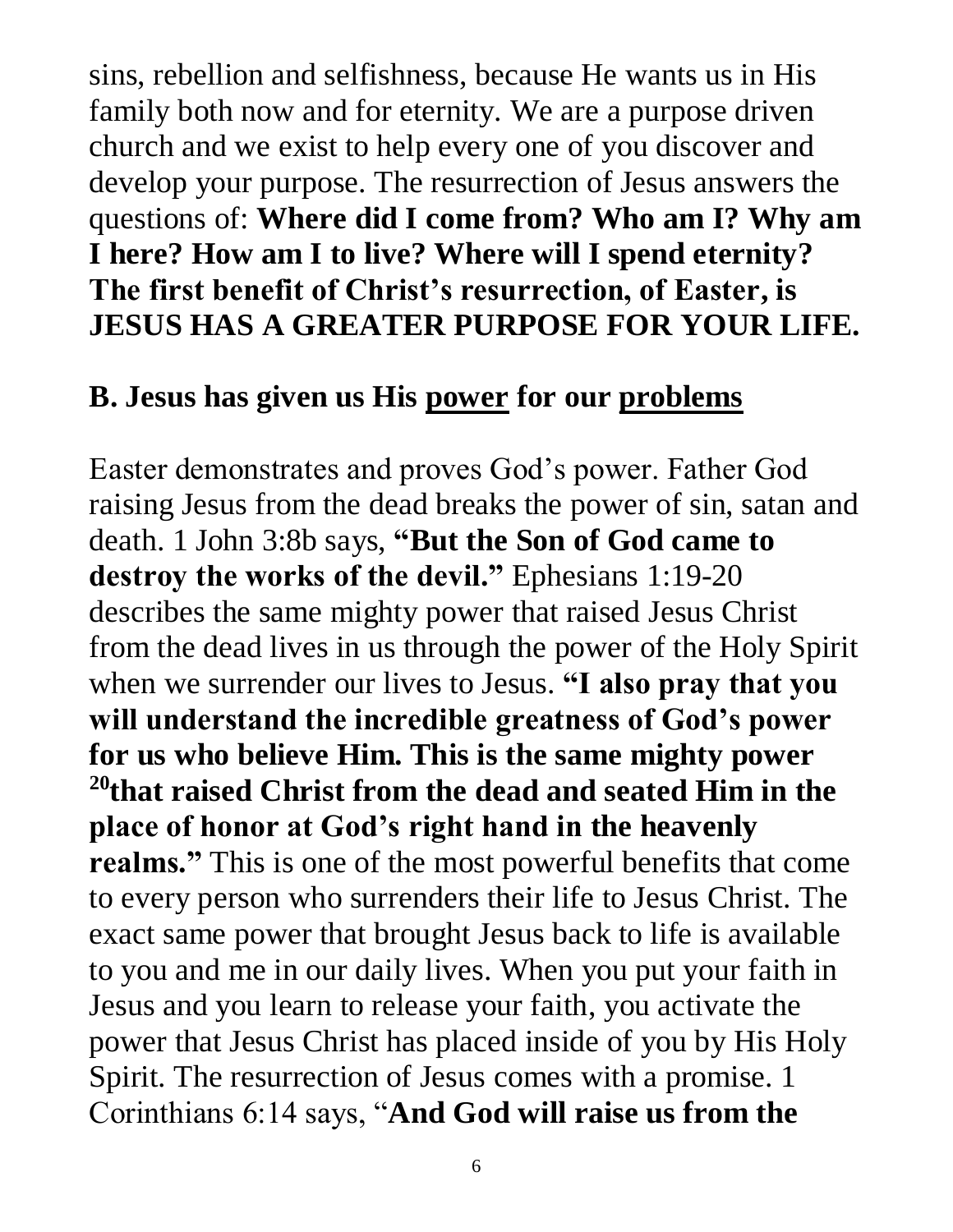### **dead by His power, just as He raised our Lord from the dead."**

I want to ask you a very personal question this Easter. Where do you need Jesus' resurrection power in your life? I'm talking about right now. Let me articulate it another way. What's dying in your life right now, or maybe it's already dead and you know it and you need God's power through Jesus Christ to bring it back to life? Where do you need a resurrection breakthrough this year in 2018? Here at CVCHURCH **2018** is **The Year of Breakthrough.** Do you need a resurrection in your marriage? In your relationships? In your emotional health, your finances? In your mind? In your health and in your body? There isn't anything in your life that God cannot resurrect if you will but turn your life over to Him and put your faith and trust in Him. In 2 Corinthians chapter 1:8-10 Paul tells us how God helps us when we think it is hopeless. You see, some of you could be on the edge of giving up right now, and if we could put an xray to your mind it would show you're pretty desperate. I am so glad that you are here today with us. Because of Jesus' love and because of the purpose He has for your life and because of His resurrection power that He wants to give you, it is my privilege to say to you, "Do not give up." Maybe you feel like giving up on your dreams, or your marriage, or your family or your health. Maybe you even feel like giving up on your own life. Jesus says to you, "Don't. Don't give up on yourself, because I haven't given up on you." Paul is very descriptive in how God will and can use whatever it is you're going through right now. "**8We think you ought to know,**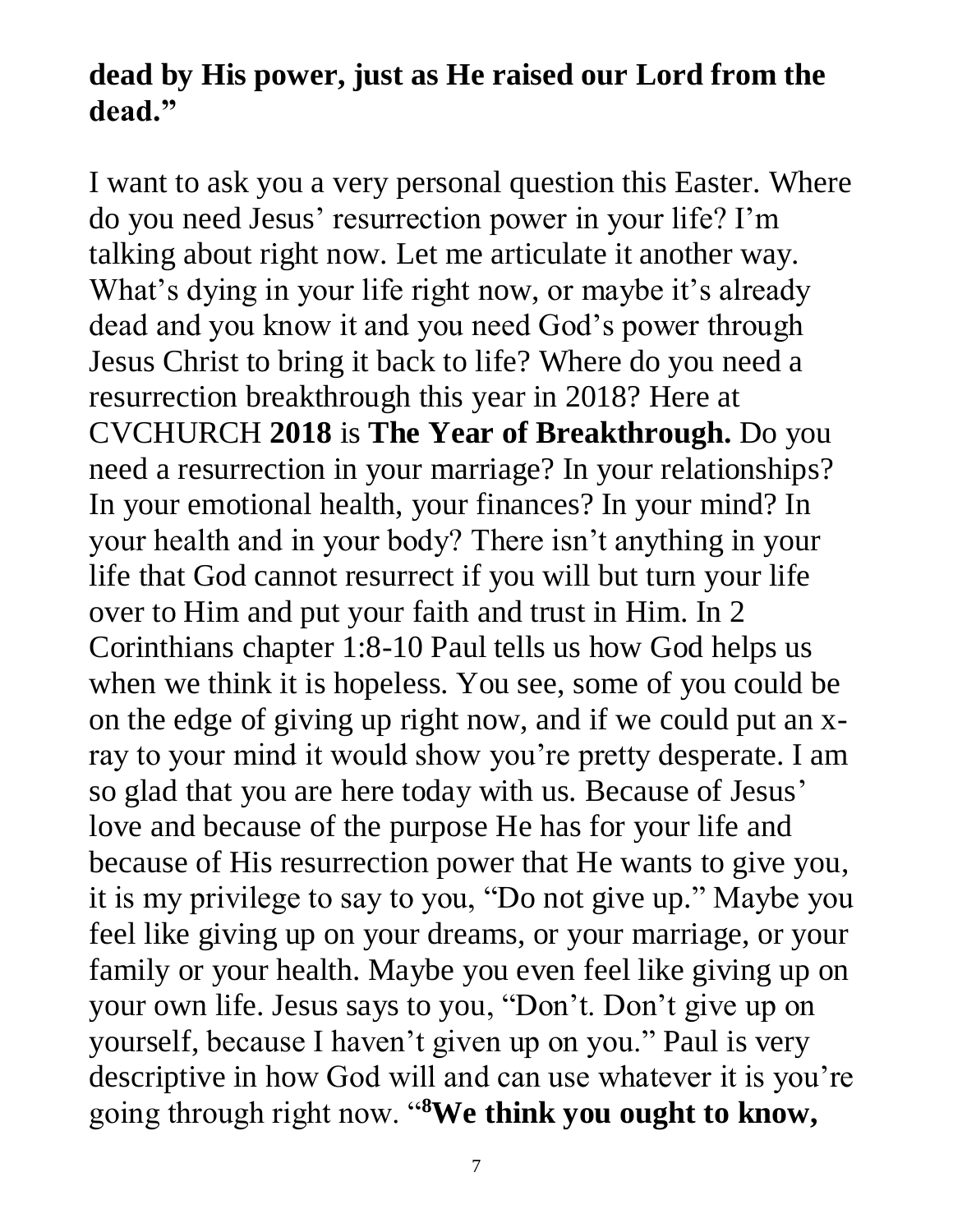**dear brothers and sisters, about the trouble we went through in the province of Asia. We were crushed and overwhelmed beyond our ability to endure, and we thought we would never live through it. <sup>9</sup> In fact, we expected to die. But as a result we stopped relying on ourselves and learned to rely only on God, who raises the dead. <sup>10</sup>And He did rescue us from mortal danger, and He will rescue us again. We have placed our confidence in Him, and He will continue to rescue us."** Wherever you feel that something is dying in your life or it is dead, today, on this Easter 2018, is the time to get real honest with God and with yourself and say to Jesus, "What I am doing is not working. I do not have the power to get done what I need to get done in my life." God says when you come to the end of yourself, that is where you will find Me, if you turn to Me. Paul says that the reason God lets us come to our end is so we will learn to stop relying on ourselves and learn to rely on Him who raises the dead. God is the only one that can bring back to life that which has died in your life. If you will call out to Jesus today, He will come and help you. He will rescue you if you call out to Him. Paul said, "I cried out to Him, and I chose to place my confidence in Him, and He will continue to rescue us," and I declare to you today, friends, if you will put your trust in Him and cry out to Jesus for the resurrection breakthrough that you need, He will hear you, and He will act on your behalf. God gives you His promise of His purpose and His power for your life. 2 Peter 1:2-3 says, "<sup>2</sup>May God **give you more and more grace and peace as you grow in your knowledge of God and Jesus our Lord. <sup>3</sup>By His divine power, God has given us everything we need for** 

8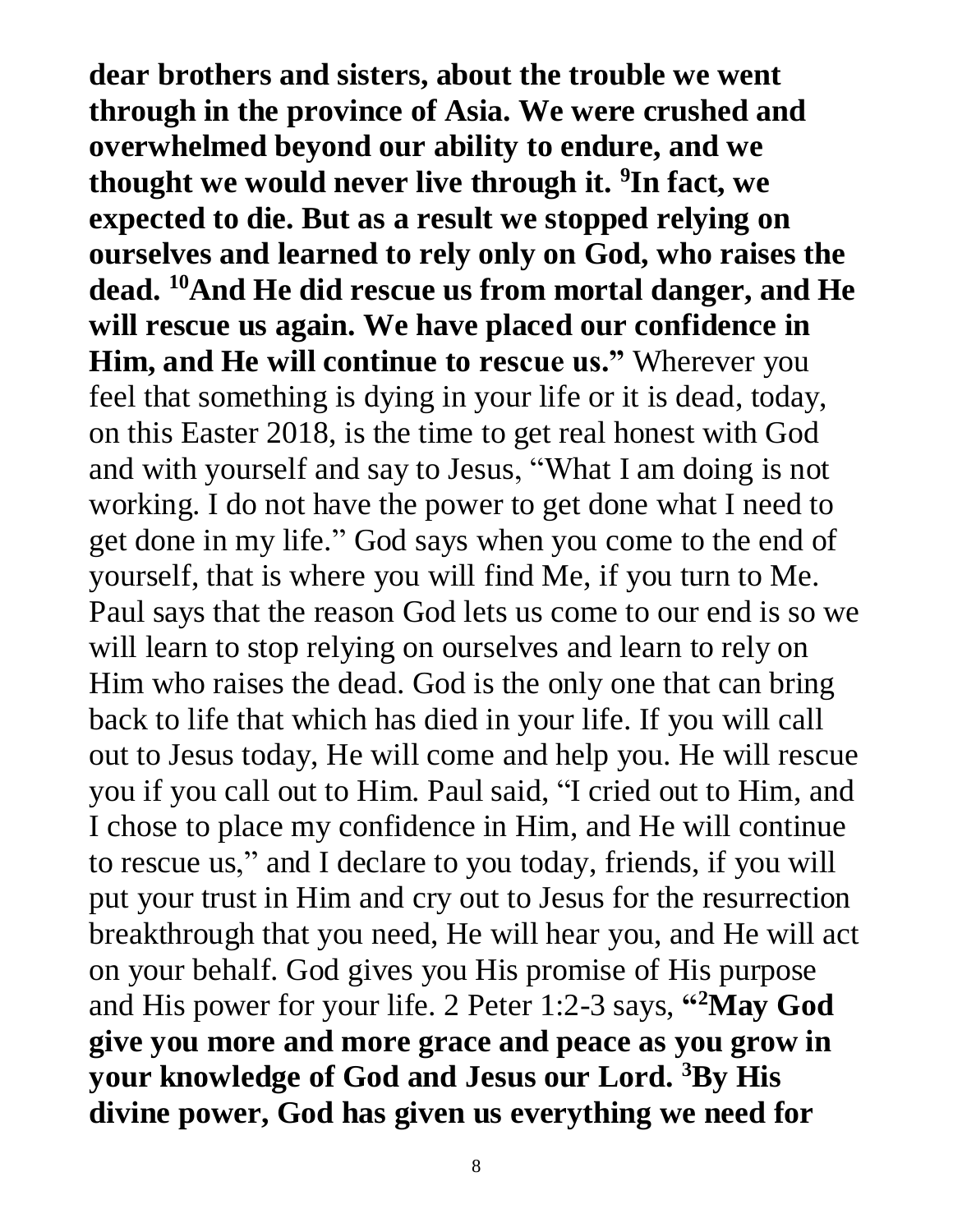**living a godly life. We have received all of this by coming to know Him, the one who calls us to Himself by means of His marvelous glory and excellence."** You might say, "Scott, I don't have everything I need." Then I would say, "You need to get to know Jesus and get to know Him better and better. As you get to know Jesus better, you will get to know Him as your source of purpose and that He's the source of your power."

### **C. God has a great place for me after I die**

What we learn from Jesus' resurrection is that there is more to life than the here and now. Jesus demonstrates that death is not the end. Yes, one day your heart is going to stop, but that will not be the end of your soul because you were created in the image of God. God's image is eternal which means you are too. Father God has demonstrated the eternality of each one of us by raising His Son, Jesus Christ from the dead.

In John 11 Mary and Martha's brother was deathly sick. When He was told this, Jesus said this sickness will not end in death. Jesus says his sickness will end up bringing glory to God so that His Son, Jesus, will receive glory. The Scriptures says that, although Jesus loved Martha, Mary and Lazarus, He chose to stay where He was for two more days. During those two days Lazarus dies. Martha hints to Jesus when she saw Him that, "If You had been here, he wouldn't have died." Martha represents so many of us, doesn't she? "Jesus, if you had simply been here or done what You could have, things would have turned out differently." It was in this exchange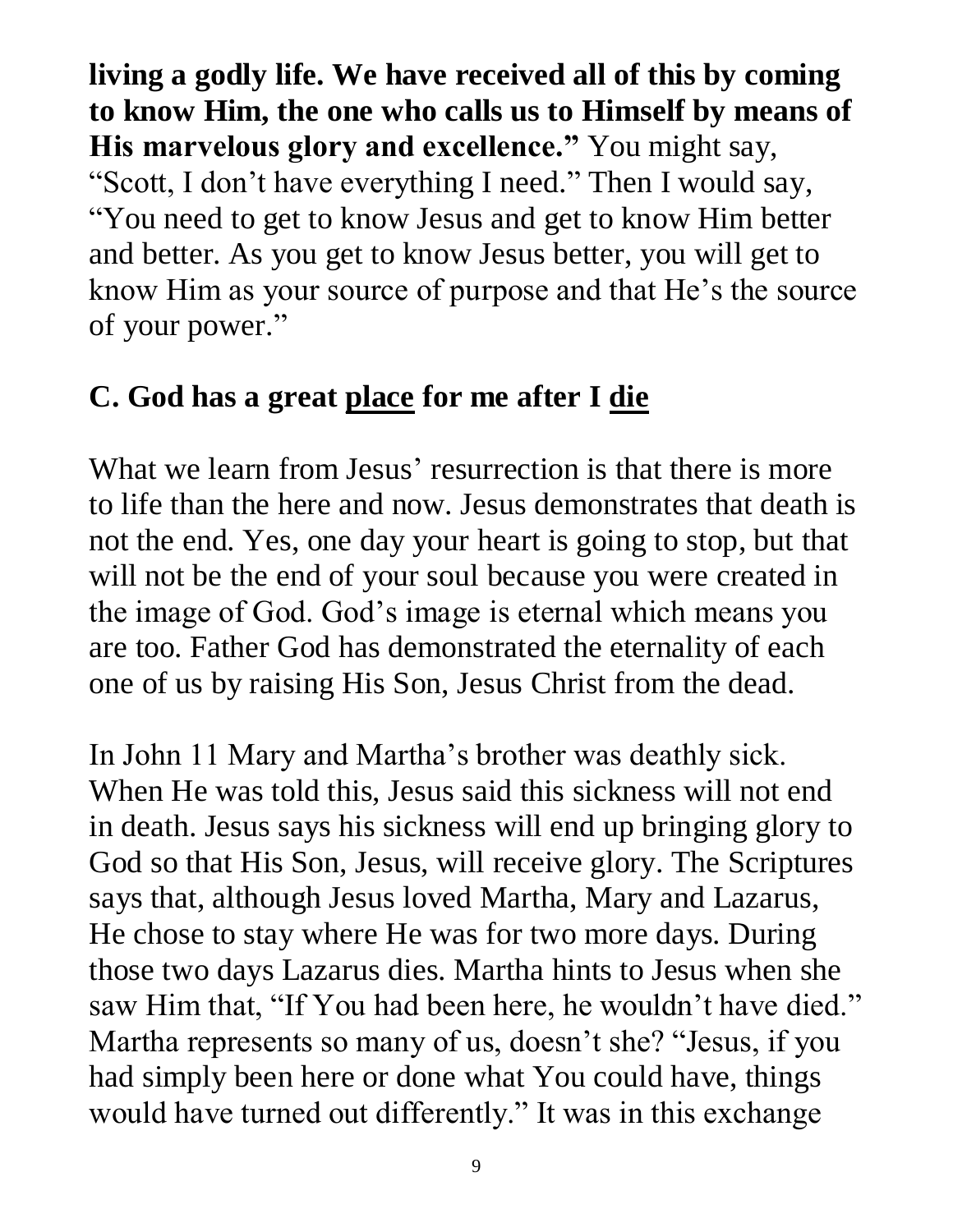with Martha that Jesus gives us one of His most profound truths about His resurrection. John 11:25-26a says, **"I am the resurrection and the life. Anyone who believes in Me will live, even after dying. <sup>26</sup>Everyone who lives in Me and believes in Me will never ever die. Do you believe this Martha?"** How do I know that Jesus is telling the truth? First, He raised Lazarus from the dead, and secondly, Father God raised Jesus from the dead. Jesus' resurrection from the dead is one of the most attested miracles in history. Jesus was present for 40 days in Jerusalem after He had been raised. He didn't just say bye to His disciples and went and joined His father. No, He walked and talked with His disciples, He ate meals with them and demonstrated to them what their lives will be like when He comes back a second time. I love the fact that Jesus spent 40 days with His disciples and continued to teach them what the Kingdom of God is like and will be like in the future. How do you receive eternal life? You simply put your trust in what the Bible says is true about Jesus Christ. He is God. He has conquered death, the grave and our arch enemy satan. When you confess your sin and you turn away from leading your life, and you turn the control of your life over to Jesus, and you confess Him as your Lord and Savior, you are saved and you receive eternal life at that moment. Jesus says, "**Everyone who lives in Me and believes in Me will never ever die."** Since Father God raised Jesus Christ from the dead, here is what the Bible says we have once you put your faith in Jesus Christ. 1 Peter 1:3b-5 says, **"It is by His great mercy that we have been born again because God raised Jesus Christ from the dead. Now we live with great expectation, 4and we have a**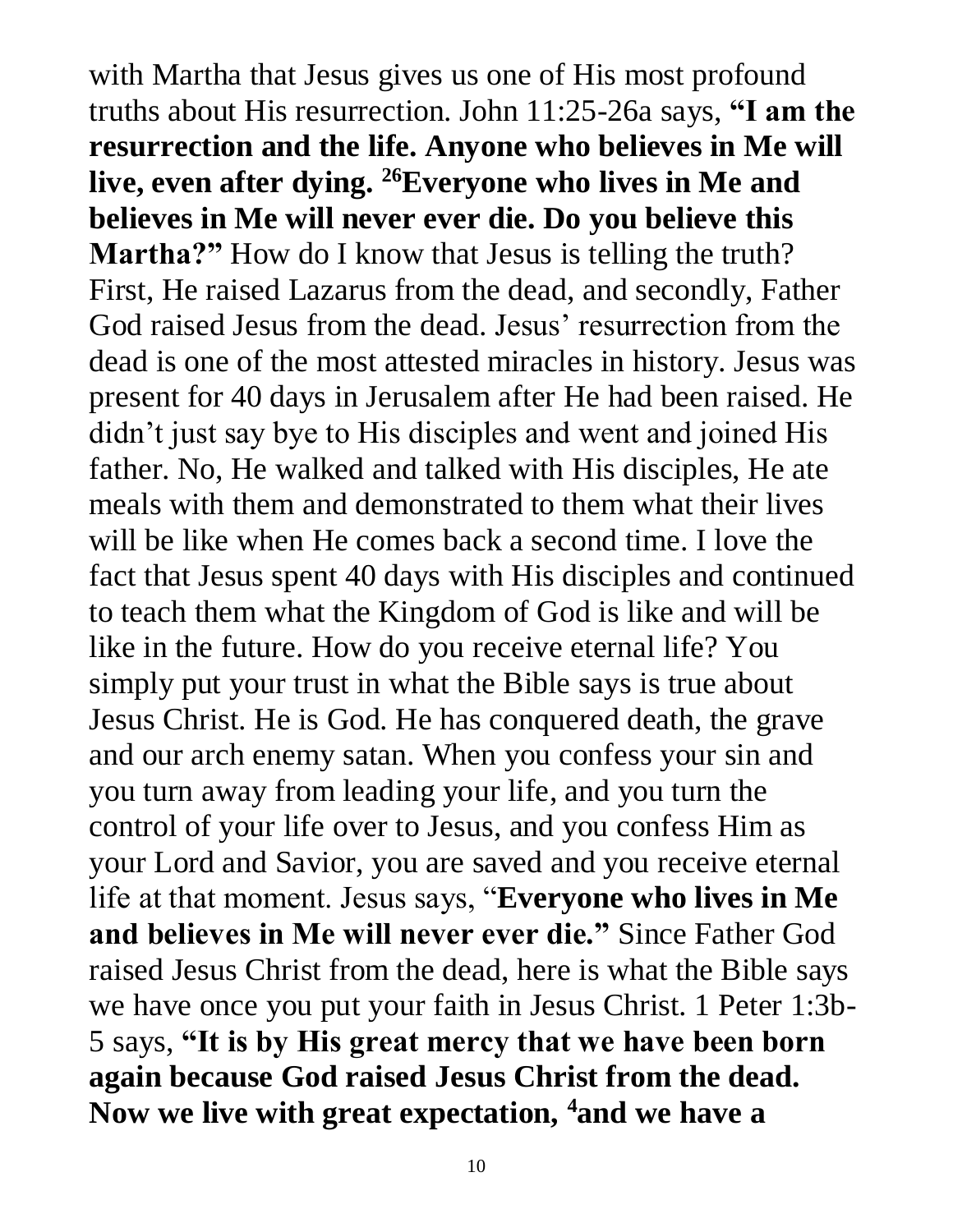**priceless inheritance—an inheritance that is kept in heaven for you, pure and undefiled, beyond the reach of change and decay. <sup>5</sup>And through your faith, God is protecting you by His power until you receive this salvation, which is ready to be revealed in the last days for all to see**." It is because God the Father loves you so much that He sent Jesus Christ to die on the cross for you so that you experience total forgiveness for your rebellion and sin against Him. So that you could have His Healing power in your life. So that you can experience His Divine power to break free from the forces that control your life. Jesus Christ was raised from the dead so that you can experience His purpose for your life. So that you can receive His power for all of your problems and difficulties you will face in this life. The last benefit is that God has a great place for you to live with Him and His family after you die for eternity. One of the best books ever written on heaven in the last 300 years is the book entitled HEAVEN by Randy Alcorn. The Bible says a lot about Heaven and that Heaven is going to come to earth. Those who surrender their lives to Jesus Christ in this life will rule and reign with Him for eternity in God's new heaven and new earth. If this piques your curiosity, it is a must to get this book and read it.

### **D. How do I get these benefits?**

Because of the resurrection we know that these benefits I have discussed with you for the last two weeks can be yours right now. How? Romans 10:9 says this, **"If you confess with your mouth that Jesus is Lord and believe in your**